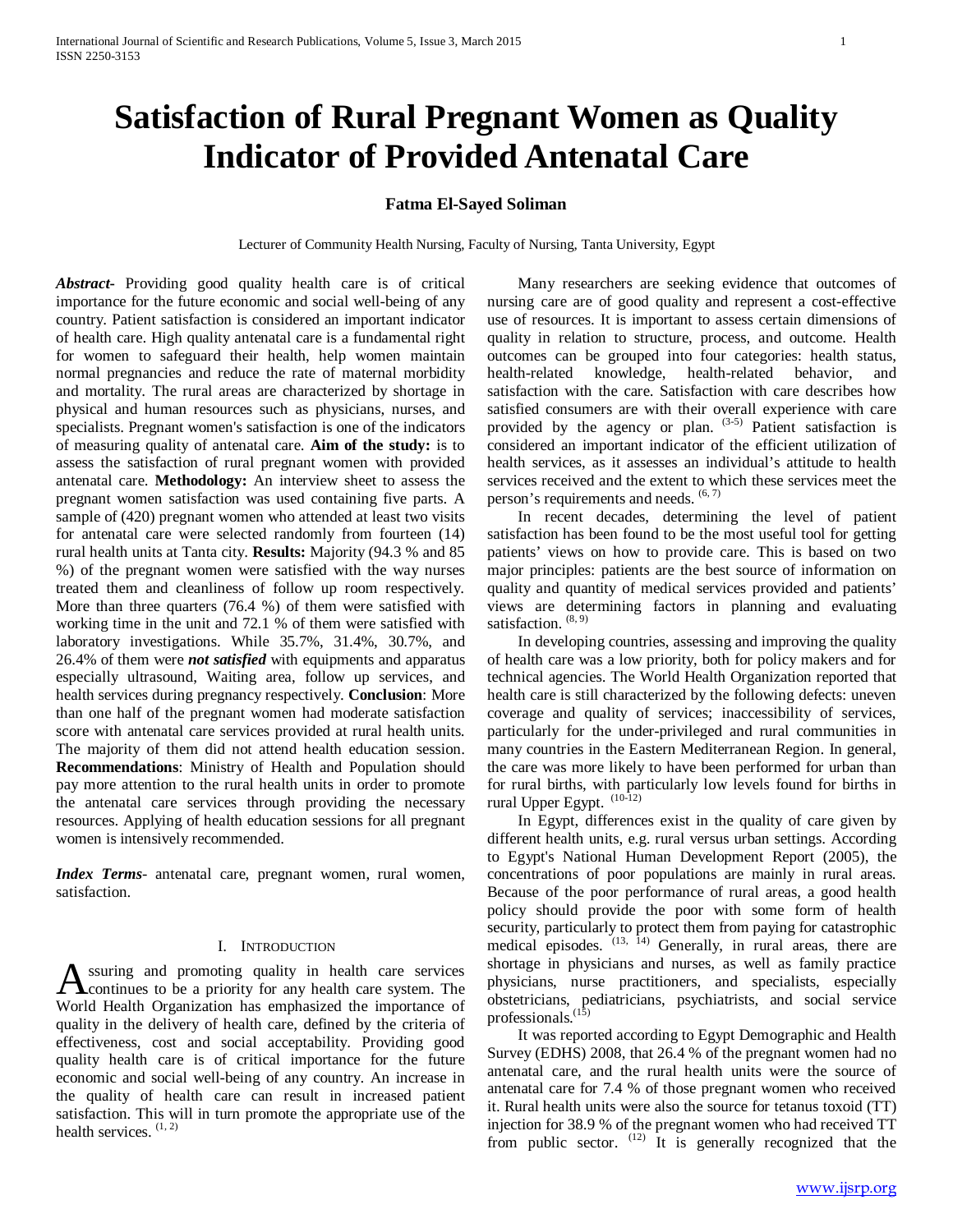antenatal care services currently provided in many parts of the world fail to meet the standards recommended by WHO and results reflect the poor antenatal and delivery care services**.** (16)

 High quality antenatal care is a fundamental right for women and one of the important factors to safeguard their health, help women maintain normal pregnancies and reduce the rate of maternal morbidity and mortality. It was reported that lack and poor quality of antenatal care contribute to maternal deaths. The way in which maternity care is provided is influenced by policies, availability and quality of services, and most importantly, the health-care-seeking behaviours of the women.  $(17-21)$ 

 One of the indicators of measuring quality of antenatal care is **pregnant women's satisfaction** which includes: percent of clients satisfied with the services received, perception of clients satisfied with the waiting time, percent of clients who felt that privacy was adequate for counseling/clinical examination. <sup>(22)</sup> Their satisfaction with provided care should be assessed to provide clear image about the quality of provided care. So, more attention is needed for the pregnant women during antenatal care period especially in the rural health units.

 **Aim of the study:** is to assess the satisfaction of rural pregnant women with provided antenatal care.

 **Research question:** What is the level of rural pregnant women satisfaction regarding provided antenatal care?

**Study Design:** Cross sectional descriptive study.

## II. MATERIALS AND METHOD

## **Materials:**

## **Setting of the study:**

 This study was conducted in fourteen (14) rural health units affiliated to the Ministry of Health (MOH) at Tanta city. The mentioned rural health units were selected randomly from total number of (28) units in Tanta city.

#### **Subjects:**

 A random sample of (420) pregnant women who attended the previous health units were included in the study. Equal percent from each unit was selected from the pregnant women (thirty women from each unit). The criteria of inclusion were those pregnant women who attended at least two visits for antenatal care.

## **Tool of the study:-**

 *Interview sheet for pregnant women satisfaction* was developed by the researcher to assess the pregnant women's satisfaction regarding the nursing care provided to them in the rural health units. It included five parts as follows:

 **Part 1:** *Socio demographic characteristics* of the pregnant woman such as: woman's age, education, occupation, and number of family members.

Part 2: Present history: as duration of pregnancy by weeks, number of visits, number of received doses of tetanus immunization, and if the woman follows up her pregnancy at a private doctor?

 **Part 3:** *Services provided to the woman during present pregnancy*: as measuring blood pressure, weighing, blood analysis for hemoglobin level, urine analysis for sugar and albumin, giving iron tablets from the unit, visiting the woman's home by a nurse, waiting time spent, and if the pregnant woman received counseling from the doctor at each visit.

 **Part 4:** *Pregnant women's satisfaction regarding services provided during pregnancy at the rural health unit:* as satisfaction with: the health services, nurses and doctors communication (dealing), keeping the woman's privacy, waiting and examination area, cleaning of clinics and bathrooms, infection control measures, analysis and sample taking, equipments and apparatus used as ultrasound, working times in the unit, and follow up services.

 **Part 5:** *Pregnant women's satisfaction regarding health education* provided: as attending health education sessions, receiving health education individually from a nurse, the subjects of the education received, and the satisfaction regarding this education. The women were also asked about their suggestions for improving the services provided to the pregnant women at the rural health unit.

## **Method**

#### **Administrative and Ethical consideration:**

 -Prior to data collection the necessary approval was secured from Undersecretary of Ministry of health and the managers of the selected rural health units to facilitate the process of data collection.

 -The tool was tested for content validity by five experts in the field of community health nursing and public health. It was 85.7 %.

 -Test-retest method was used to test the reliability of the tool.

 -The days of the tetanus immunization sessions in each health unit was selected to collect the data to assure the availability of the pregnant women.

 -Interview with each pregnant woman was conducted individually in a suitable place in each unit to fill the sheet.

 -The objective of the study was explained to the pregnant women. The anonymity and confidentiality of responses, voluntary participation and right to refuse to participate in the study was a right to all participants.

 -The data was collected over a period of (8) months from December 2013 to July 2014.

## **Pilot study:**

 -A pilot study was conducted on 10% of the pregnant women to test the tool for its clarity, organization and to detect the time needed for each interview. Accordingly modification was done. They were excluded from the original sample.

-The time required to complete the questionnaire was about (20 - 25) minutes.

## **Statistical analysis:**

The data collected were coded and tabulated using the statistical package for social science (SPSS version 20) and used for data entry and analysis.

**Scoring system:** 

1- The pregnant women answers' regarding their satisfaction with antenatal care services was scored as: (1) for **yes**, (2) for **no**, and (3) for **do not know**.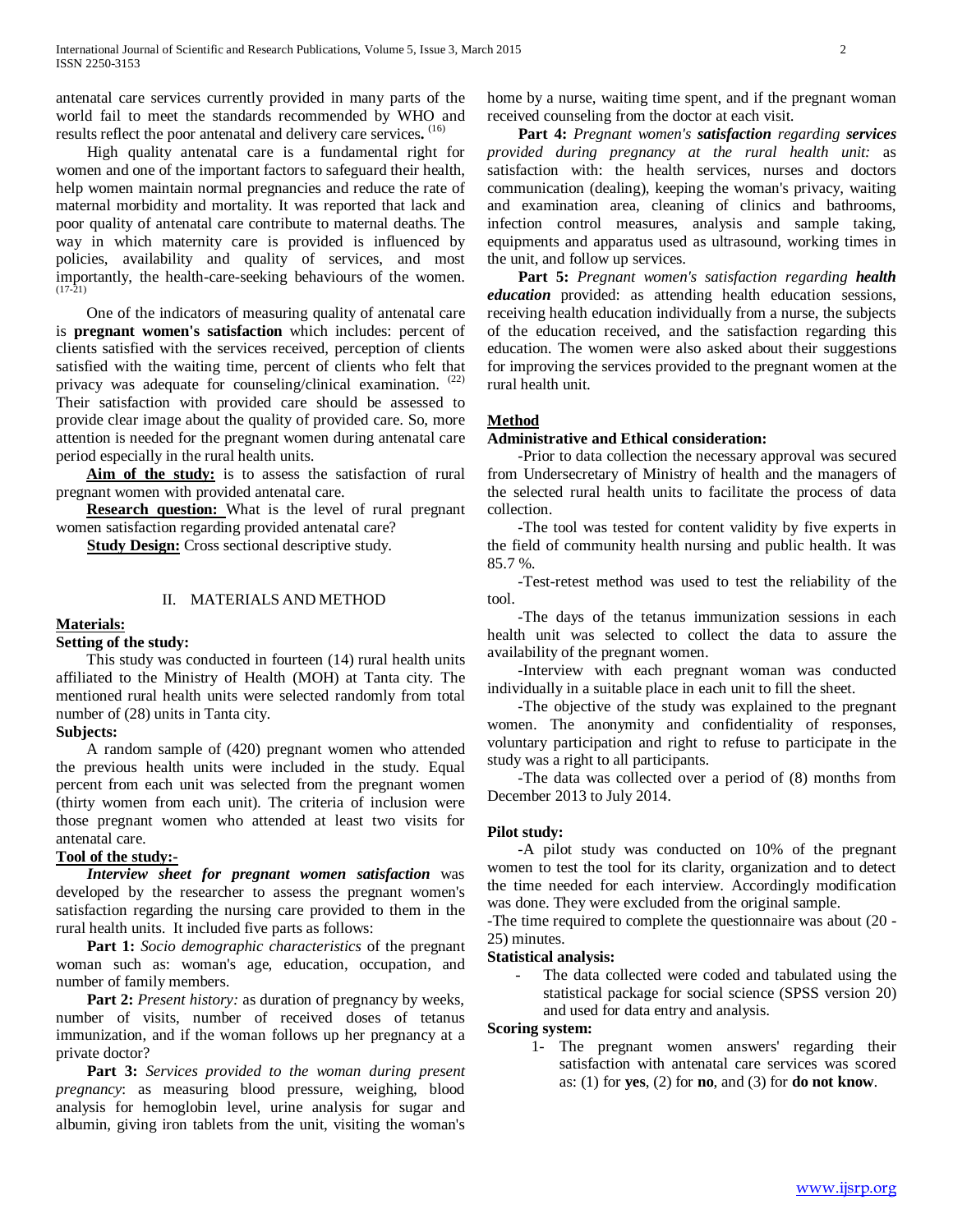2- The **score** of pregnant women satisfaction with antenatal care services was classified as the following:

**Low score**  $\leq 50\%$ <br>**Moderate score**  $\leq 50\%$  - 75% **Moderate score High score > 75 %**

#### III. RESULTS

 **Table (1) demonstrates the distribution of the pregnant women according to their socio- demographic characteristics**.

**Table (1): distribution of the pregnant women according to their socio- demographic characteristics**

member.

| <b>Items</b>                                                                      | No $(n = 420)$                                       |                       | $\frac{0}{0}$               |
|-----------------------------------------------------------------------------------|------------------------------------------------------|-----------------------|-----------------------------|
| Age by years:<br>< 20<br>$20 -$<br>$\geq$ 35<br>Mean $\pm$ SD = 23.96 $\pm$ 3.98  | 45<br>351<br>24                                      |                       | 10.7<br>83.6<br>5.7         |
| <b>Educational level:</b>                                                         |                                                      |                       |                             |
| <b>Basic</b><br>Secondary                                                         | Illiterate or read and write<br>University or higher | 39<br>51<br>252<br>78 | 9.3<br>12.1<br>60.0<br>18.6 |
| Job:<br>Work<br>Do not work                                                       |                                                      | 39<br>381             | 9.3<br>90.7                 |
| <b>Number of family members:</b><br>$1$ to $3$<br>Mean $\pm$ SD = 2.55 $\pm$ .812 | 4 to 6 members                                       | 366<br>54             | 87.1<br>12.9                |

#### **Table (2) shows the distribution of the pregnant women according to their present history.**

 The table shows that the duration of the present pregnancy for more than one half ( 52.9 %) of the women ranged from 28 weeks to less than 38 weeks and it ranged from 20 weeks to less than 28 weeks for 40.7 % of the women. About 62.9 % of the women visited the rural health unit twice during this pregnancy and 21.4% of them visited it three times. Majority (89.3 %) of them received tetanus toxoid during this pregnancy from the unit. The majority (87.1 %) of the pregnant women was following up her pregnancy on private doctor.

| Table (2): distribution of the pregnant women according to their present history |  |  |
|----------------------------------------------------------------------------------|--|--|
|                                                                                  |  |  |

| Items:                                      | No $(n = 420)$   | $\frac{6}{6}$       |
|---------------------------------------------|------------------|---------------------|
| Duration of the present pregnancy by weeks: |                  |                     |
| < 20<br>$20 -$<br>$28 - 38$                 | 27<br>171<br>222 | 6.4<br>40.7<br>52.9 |

 The table shows that the age of the majority (83.6 %) of women ranged from 20 years to less than 35 years old with the mean age  $23.96 + 3.98$  years. (60 %) of them had secondary education. The majority (90.7 %) of women not working. The majority (87.1 %) of them had the number of family members from 1 to 3 members with the mean number  $2.55 \pm 0.812$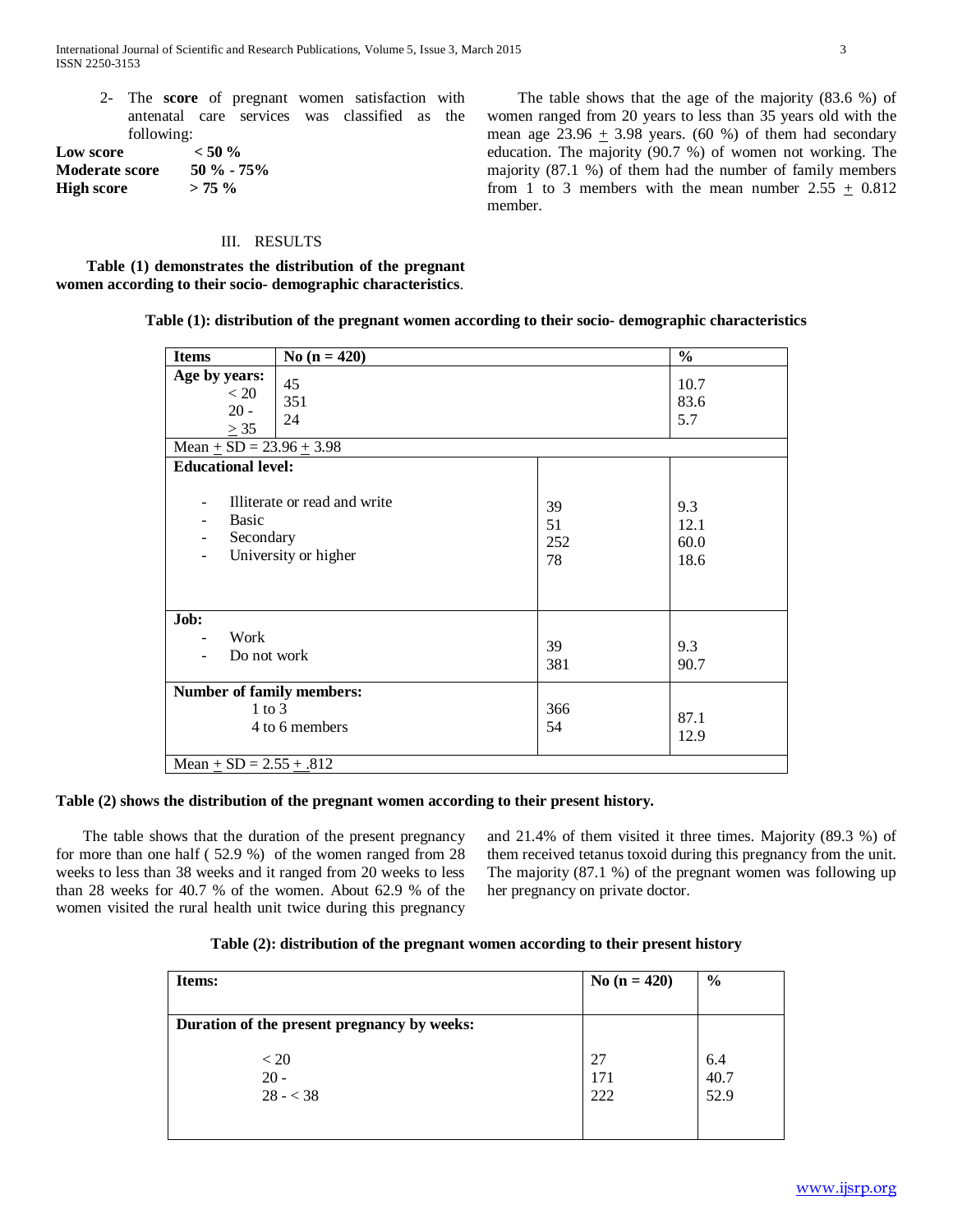| <b>Number of visits:</b>                                |     |      |
|---------------------------------------------------------|-----|------|
|                                                         | 264 | 62.9 |
| 3                                                       | 90  | 21.4 |
| 4                                                       | 39  | 9.3  |
| 5 & more                                                | 27  | 6.4  |
|                                                         |     |      |
|                                                         |     |      |
| Receiving tetanus toxoid during this pregnancy from the |     |      |
| unit:<br>Yes                                            | 375 | 89.3 |
| N <sub>0</sub>                                          | 45  | 10.7 |
|                                                         |     |      |
|                                                         |     |      |
| If the woman follow up her pregnancy on private doctor: | 366 | 87.1 |

## **Table (3) demonstrates the distribution of the pregnant women according to services provided to them during each visit in the present pregnancy.**

This table shows that measuring blood pressure and weighing were the most frequently reported services by the women done for the majority (78.6 % and 87.9 % respectively). Blood analysis for hemoglobin level was done for slightly less than two thirds of women. Only 14.3 % of them were tested for

urine analysis for sugar and albumin, and 6.4 % of them received iron tablet from the unit. Only one fifth of them received care or counseling from a doctor. The duration of waiting time before antenatal care for 60.7% of the women was short period.

| Table (3): distribution of the pregnant women according to services provided to them during each visit in the present |  |
|-----------------------------------------------------------------------------------------------------------------------|--|
| pregnancy                                                                                                             |  |

| <b>Services Provided / each visit:</b>                                                           | N <sub>o</sub><br>$(n = 420)$ | $\frac{0}{0}$       |
|--------------------------------------------------------------------------------------------------|-------------------------------|---------------------|
| Measuring blood pressure                                                                         | 330                           | 78.6                |
| weighing                                                                                         | 369                           | 87.9                |
| Blood analysis for hemoglobin level                                                              | 273                           | 65.0                |
| Urine analysis for sugar and albumin                                                             | 60                            | 14.3                |
| Receiving care or <b>counseling</b> from a <b>doctor</b>                                         | 84                            | 20.0                |
| Home visit by the nurse                                                                          | 42                            | 10.0                |
| Given <b>iron tablet</b> from the unit                                                           | 27                            | 6.4                 |
| Duration of waiting time before antenatal care<br>Short period<br>Moderate period<br>Long period | 255<br>135<br>30              | 60.7<br>32.1<br>7.1 |

## **Table (4) presents the distribution of the pregnant women according to their satisfaction with antenatal care services provided at the rural health units.**

 The table shows that more than two thirds (68.6 %) of the women were satisfied with the health services provided during pregnancy in the unit. Majority (94.3 % and 85 %) of them were satisfied with the way **nurses** treated them and cleanliness of follow up room respectively.

 More than three fifths (62.1 %) of the women were satisfied with Waiting area in relation to its cleanliness, ventilation, adequate light, and availability of seats. Less than one third (32.9%) were satisfied with the cleanliness of bath rooms. Only 14.3% were satisfied with the equipments and apparatus especially ultrasound. More than three quarters (76.4 %) of them were satisfied with working time in the unit.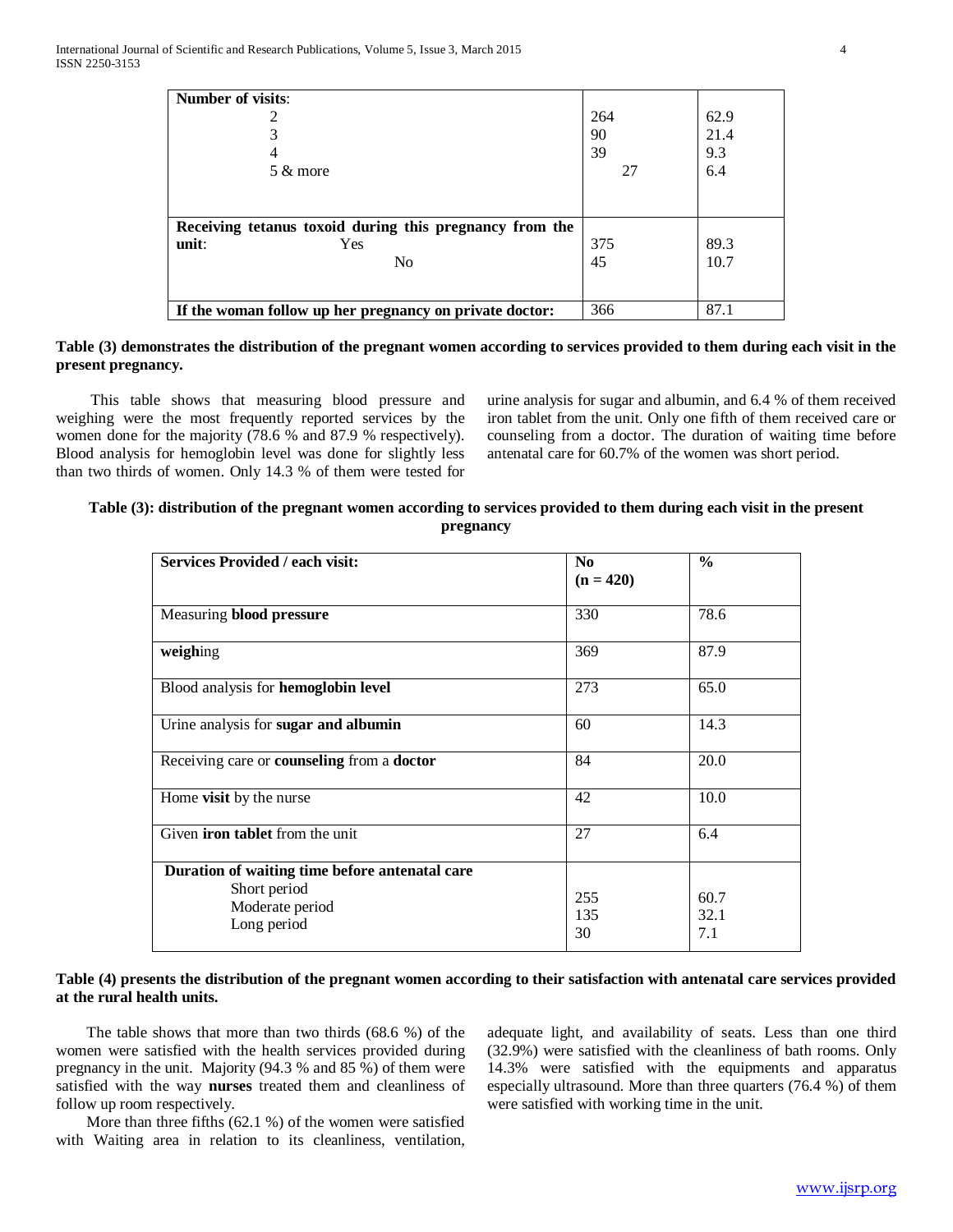| Table (4): distribution of the pregnant women according to their satisfaction with antenatal care services provided at the rural |  |
|----------------------------------------------------------------------------------------------------------------------------------|--|
| health units $(no = 420)$                                                                                                        |  |

|                                                       | Yes            |               | No             |               | Do not Know    |               |
|-------------------------------------------------------|----------------|---------------|----------------|---------------|----------------|---------------|
| <b>Satisfaction with:</b>                             | N <sub>0</sub> | $\frac{0}{0}$ | N <sub>0</sub> | $\frac{0}{0}$ | N <sub>0</sub> | $\frac{0}{0}$ |
| 1- Health services during pregnancy                   | 288            | 68.6          | 111            | 26.4          | 21             | 5.0           |
| 2- The way Nurses treated them                        | 396            | 94.3          | 21             | 5.0           | 3              | 0.7           |
| 3- The way doctors dealing with them                  | 174            | 41.4          | 21             | 5.0           | 225            | 53.6          |
| 4- Confidentiality                                    | 183            | 43.6          | 12             | 2.9           | 225            | 53.6          |
| 5- Waiting area                                       | 261            | 62.1          | 132            | 31.4          | 27             | 6.4           |
| 6- Cleanliness of examination room                    | 144            | 34.3          | 24             | 5.7           | 252            | 60.0          |
| 7- Cleanliness of follow up room                      | 357            | 85.0          | 45             | 10.7          | 18             | 4.3           |
| 8- Cleanliness of bath rooms                          | 138            | 32.9          | 30             | 7.1           | 252            | 60.0          |
| 9- Infection control measures                         | 258            | 61.4          | 57             | 13.6          | 105            | 25.0          |
| 10- Laboratory investigations                         | 303            | 72.1          | 36             | 8.6           | 81             | 19.3          |
| 11- Equipments and apparatus especially<br>ultrasound | 60             | 14.3          | 150            | 35.7          | 210            | 50.0          |
| 12- Working time in the unit                          | 321            | 76.4          | 51             | 12.1          | 48             | 11.4          |
| 13- Follow up services                                | 291            | 69.3          | 129            | 30.7          | $\Omega$       | 0.0           |
|                                                       |                |               |                |               |                |               |

## **Table (5) represents the distribution of the pregnant women according to their satisfaction with health education provided during antenatal care at the rural health units.**

 The table shows that the majority (95 %) of the women did not attend any health education session. While about one half (52.1 %) of them received health education from the nurse individually. More than three quarters (75.3 %) of those who received health education from the nurse individually, received information related to nutrition, 32.9 % of them received information related to pregnancy follow up, 30.1 % and 24.7 % of them received information related to immunization, rest and sleep respectively.

**Table (5)**: distribution of the pregnant women according to their satisfaction with health education provided during antenatal care at the rural health units

| <b>Items</b>                                             | N <sub>0</sub>   | $\frac{6}{6}$ |
|----------------------------------------------------------|------------------|---------------|
| <b>Attendance of health education session:</b>           | $(no=420)$       |               |
| <b>Yes</b>                                               | 21               | 5.0           |
| N <sub>o</sub>                                           | 399              | 95.0          |
| Receiving health education from the nurse individually : |                  |               |
| <b>Yes</b>                                               |                  |               |
| N <sub>o</sub>                                           | 219              | 52.1          |
|                                                          | 201              | 47.9          |
| If yes what is the subject? $*$                          |                  |               |
|                                                          | $(n=219)$        |               |
| <b>Nutrition</b>                                         | 165              | 75.3          |
| Immunization                                             | 66               | 30.1          |
| Rest and sleep                                           | 54               | 24.7          |
| Pregnancy follow up                                      | 72               | 32.9          |
| Drugs & Smoking                                          | 12               | 5.5           |
| Danger signs                                             | 24               | 11.0          |
|                                                          |                  |               |
| Satisfaction with health education knowledge & method:   |                  |               |
| Yes                                                      | $(n=219)$<br>192 | 87.7          |
| N <sub>0</sub>                                           |                  |               |
|                                                          | 27               | 12.3          |

## **\* More than one answer was allowed**

**Table (6) demonstrates the distribution of the pregnant women according to their satisfaction score with antenatal care services provided at the rural health units.**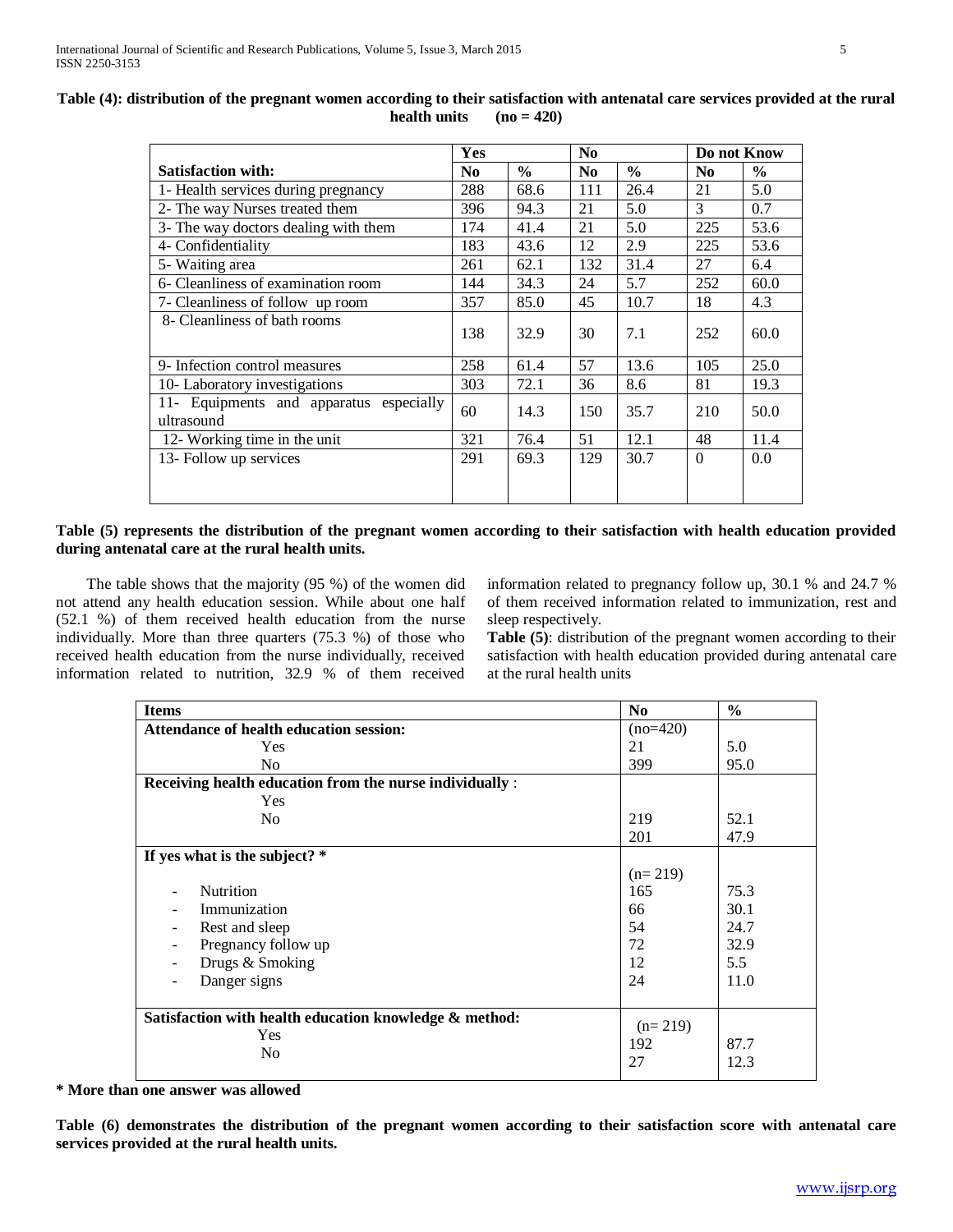It shows that more than one half (53.6 %) of the pregnant women had moderate satisfaction score, while 36.4% of them had high score. Only 10% of them had low score.

| Table (6): distribution of the pregnant women according to their score of satisfaction with antenatal care services provided at |
|---------------------------------------------------------------------------------------------------------------------------------|
| the rural health units                                                                                                          |

| <b>Total score:</b> |            | N <sub>0</sub><br>$(no = 420)$ | $\frac{0}{0}$ |
|---------------------|------------|--------------------------------|---------------|
| Low                 | $< 50 \%$  | 42                             | 10.0          |
| <b>Moderate</b>     | 50 % - 75% | 225                            | 53.6          |
| High                | $> 75 \%$  | 153                            | 36.4          |

## **Table (7) demonstrates the distribution of the pregnant women according to their suggestions for improving the antenatal care services at the rural health units.**

 The table shows that 41.4 % of the pregnant women suggested availability of ultrasound for improving the antenatal care services. 30 % of them suggested availability of enough obstetricians. More than one quarter (26.4 %) of them suggested more care and attention of the pregnant woman should be

provided for improving the antenatal care. 15.7 % of them suggested availability of supplies and equipments**.** Only 10 % and 9.3 % of the women suggested providing health education for the pregnant women and availability of drugs and tonics for improving the antenatal care services.

## **Table (7): distribution of the pregnant women according to their suggestions for improving the antenatal care services at the** rural health units  $(n = 420)$

| <b>Items</b>                                         | $\mathbf{N_0}$ | $\frac{6}{6}$ |
|------------------------------------------------------|----------------|---------------|
| Suggestions for improving the antenatal care: *      |                |               |
| 1- Availability of ultrasound                        | 174            | 41.4          |
| 2- Availability of enough obstetrician               | 126            | 30.0          |
| 3- More care and attention of the pregnant woman     | 111            | 26.4          |
| 4- Availability of supplies and equipments           | 66             | 15.7          |
| 5- Providing health education for the pregnant women | 42             | 10.0          |
| 6- Availability of drugs and tonics                  | 39             | 9.3           |
| 7- Availability of delivery services                 | 27             | 6.4           |

**\* More than one answer was allowed**

## IV. DISCUSSION

 High quality care is a fundamental right for every pregnant woman to safeguard their health and to help women to maintain normal pregnancies and reduce the rate of maternal morbidity and mortality. <sup>(17, 18, 22)</sup>

 According to MOH, one of the main principles of primary health care strategies 2009-2014 (Health for All) is services recipients' satisfaction. Undoubtedly, patients perspectives mirror the quality of the care received and provided. Any care offered should be acceptable for the recipients.<sup>(23)</sup>

 The present study revealed that the **age** of the majority of the pregnant women ranged from 20 years to less than 35 years old. Hoque et. al., (2008), who made an audit of antenatal care in a rural district of KZN, South Africa reported that the age of 66%

of the pregnant women ranged from 20 to 34 years old. <sup>(24)</sup> The mean **age** of the pregnant women in this study was  $23.96 + 3.98$ years, while it was  $29.08 + 3.95$  years in another study in Sindh, Pakistan (2007).<sup>(25)</sup> This may be related to the early marriage and occurrence of pregnancy in young age in the rural areas where this study was conducted.

 As regard pregnant women's **education**, it was found in this study that more than half of them had secondary education and less than one fifth of them had university education. This high number of educated women reflects the increase in the awareness of the rural population about woman's rights as female education. In Sindh, Pakistan (2007), 43.5% of women were illiterates, 47.2% had primary education and 9.3% had secondary education and the majority of the pregnant women were housewives.<sup>(25)</sup> This is in accordance with the results of this study. Hoque et. al.,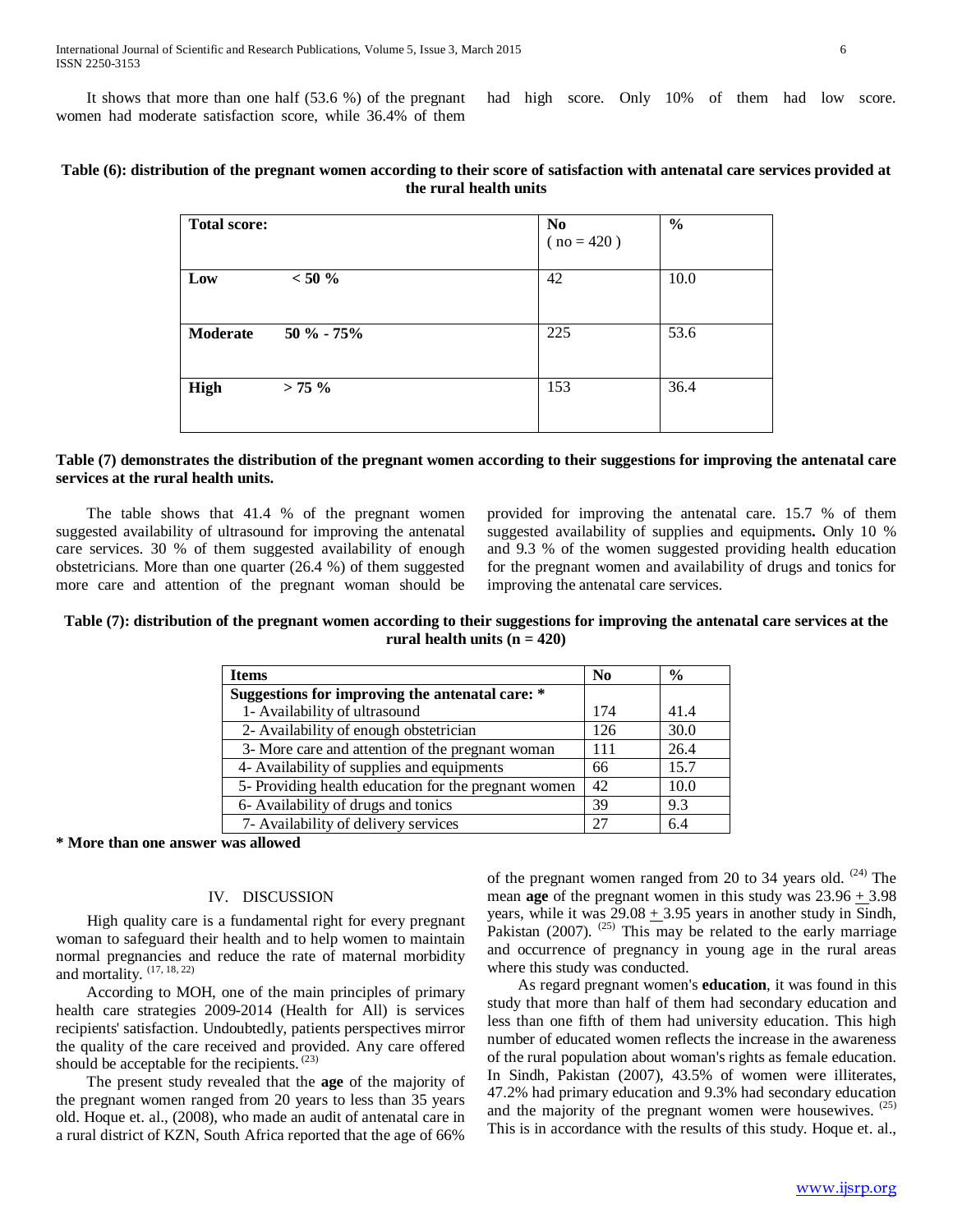(2008), also reported in their study in rural district of KZN, South Africa that the majority of the pregnant mothers were unemployed.  $(24)$  Rajaeefard et. al., (2007), who studied preterm delivery risk factors in Shiraz, Islamic Republic of Iran, reported also that the majority of pregnant women either with low or high risk were housewives. (26) The highly educated women may have knowledge about antenatal care which enable them seeking care at the proper time and to be oriented about the high risk factors and actions to be taken when necessary. Housewives may have the time and the opportunity to care for themselves and to reduce the work factors that may endanger their pregnancy.

 As regard to the **number of antenatal visits** to the health unit, less than two thirds of the studied women in the current study visited the rural health unit twice during this pregnancy. This could be an indicator of perceived low importance from the pregnant women point of view to antenatal follow up at the health units. It was noticed that majority of them followed up their pregnancy at private doctors. This may be also due to that the pregnant women attended the unit mainly for receiving tetanus toxoid immunization.

 Meanwhile, the number of antenatal care visits according to 2008 EDHS was 4 visits or more for 66 % of the studied women. (12) According to El-Kak et. al., (2004), who studied patterns of antenatal care in low- versus high-risk pregnancies in lebanon, that most of the studied women had 9 antenatal care visits with an obstetrician, starting in the first trimester.  $(27)$ 

 The majority of the pregnant women in the present study received tetanus toxoid either one or two doses during this pregnancy from the unit. Only 10.7 % of the pregnant women did not receive tetanus toxoid during this pregnancy. This shows a decline to the results of 2008 EDHS which revealed that 18.8% of the studied women did not receive tetanus toxoid. <sup>(12)</sup> WHO (2009), reported that 48 % of the pregnant women in Egypt were immunized with two or more doses of tetanus toxoid. <sup>(28)</sup> Hasnain et. al., (2007), also found in their study about causes of low tetanus toxoid vaccination coverage in pregnant women in Lahore district, Pakistan that 87% of the studied women received 2 doses of TT. (29)

 In this study, the majority of the pregnant women follow up their pregnancy on private doctor. According to 2008 EDHS, private sector was the source of antenatal care for 54.5% of the studied women.  $(12)$  This may be related to increase trust in private sectors and lack of trust in governmental institutions because of its lack of care, unavailability of resources, and insufficient obstetricians and trained personnel.

 Indicators measuring quality of antenatal care include: percent of clients who had their blood pressure checked, and percent of clients received iron/folic acid supplements/tetanus injection. <sup>(22)</sup> A study in Pakistan (2007), studied pattern of antenatal care provided at public sector hospital Hyderabad Sindh, revealed that routine antenatal investigations were provided to the majority of women like urine, blood, and blood pressure.<sup>(25)</sup>

 In the present study, measuring blood pressure and weighing were the most frequently reported services by the women. Meanwhile blood analysis for hemoglobin level was done for slightly less than two thirds of the women. Only small percentages of them were tested for urine analysis for sugar and albumin, and less frequently was receiving iron tablet from the units. These findings highlight the need for more effective and greater use of available laboratory resources and guidelines related to antenatal care. This is similar to the results of a study in Sindh, Pakistan (2007), which revealed that 63% of women were found dissatisfied with the services available. (25)

 The **waiting time** is also used as an indicator of the quality of services. A study in Sindh, Pakistan (2007), showed that about 86.2% of women said that they have to wait for more than two hours for checkups.  $(25)$  While in this study, the duration of waiting time before antenatal care for most of the women was perceived as either short period or moderate.

 However, the present study revealed that more than two thirds of the women were satisfied with the antenatal health services provided by the health units. And nearly one half of the pregnant women had moderate **satisfaction** score with antenatal care services. This could be explained by that those pregnant women may not be aware of the quality of care they should receive. They usually go to the unit for receiving immunization, and when their need is met they become satisfied with the services. This could also be due to they know that the health units which are affiliated to the Ministry of Health are lacking of resources and no more services could be expected from them.

 The results of Hildingsson et. al., (2005), related to Swedish women's satisfaction with medical and emotional aspects of antenatal care in Sweden, showed that the majority of participants were satisfied with their antenatal care.  $(7)$  The results of Abd Elgwad M E, (2009), showed that pregnant women were satisfied with antenatal nursing care during pregnancy in MCH centers. (30) While in Sindh, Pakistan (2007), about one half of the women were dissatisfied with the services available. <sup>(25)</sup>

 One of the indicators measuring quality of antenatal care is provider's interpersonal skills as the percent of clients treated with respect. World Health Organization, Geneva (2006), reported that communication is one of the principles of good care. (31) This study showed that the majority of the pregnant women were satisfied with the way nurses treated them. Nanbakhsh et. al., (2008), who assessed the women's satisfaction with reproductive health services in Urmia University of Medical Sciences*,* stated that 34.0% of women were unsatisfied or completely unsatisfied with their health care provider. <sup>(8)</sup>

 The majority of the women in this study were satisfied with cleanliness of follow up room. It showed also that nearly one third of the women were satisfied with examination room and more than three fifths of them were satisfied with waiting area. The results of Abd Elgwad M E, (2009), in Elgharbeia, revealed that half of the pregnant women satisfied with physical setting environment in the studied MCH centers. <sup>(30)</sup> Gadallah et. al., (2003), who assessed patient satisfaction with primary health care services in two districts in Lower and Upper Egypt, reported that patient satisfaction was high for waiting area conditions and performance of doctors and nurses. Their results revealed also that level of privacy in the consultation room was described as` unsatisfactory by 33% of patients. <sup>(32)</sup>

 Gadallah et. al., (2003), reported that the main patients' complaints centered on the unavailability of prescribed drugs and laboratory investigations. <sup>(32)</sup> While in the present study, nearly three quarters of them were satisfied with laboratory investigations. The least services that pregnant women were unsatisfied with, were the unavailability of equipments especially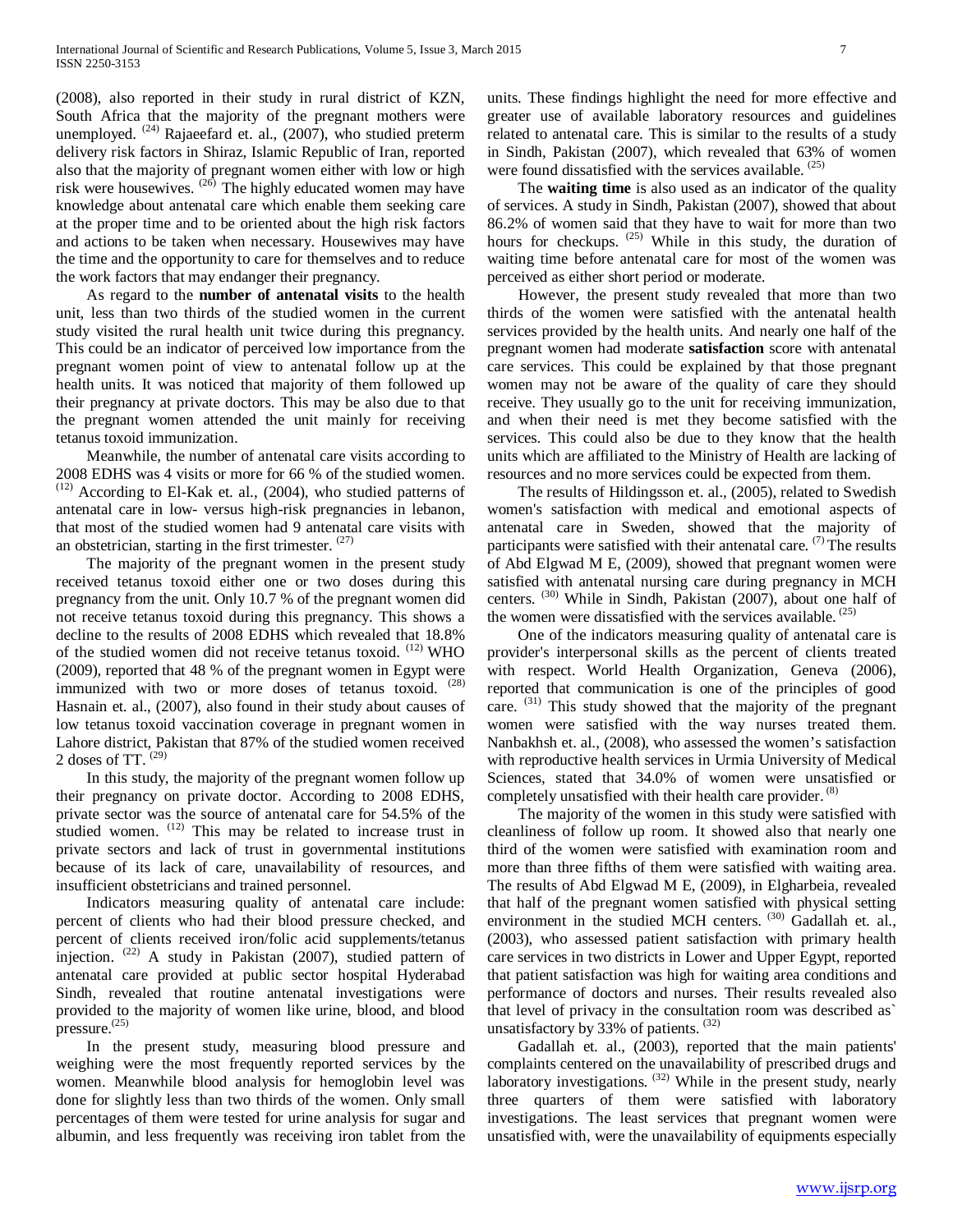ultrasound. So, the first suggestion of the pregnant women for improving the antenatal care of this study was availability of ultrasound. Baldo (2001), stated that ultrasound scanning attracts women to early antenatal care in addition to its other benefits, such as reducing the number of induced births. (33)

 One of the indicators measuring quality of antenatal care is information given to the client. <sup>(21)</sup> Related to receiving health **education** during pregnancy, this study revealed that the majority of the women did not attend any health education session, as health education classes were not provided by nurses at the units. While about one half of them received health education from the nurse individually. The results of the Sindh, Pakistan (2007), study revealed that only 31% of women received instructions about perinatal care. <sup>(25)</sup> These results show that nurses working in rural health units were either neglicant or lacking the educational skills. So, one of the women's suggestions for improving antenatal care in this study, is providing health education for the pregnant women. Nanbakhsh et. al., (2008), in Urmia University of Medical Sciences stated that factors that needed to be improved were: using educational materials e.g. pamphlets and brochures at reproductive health consultations; and improving information given to the clients. <sup>(8)</sup>

 The present study resulted in more than one quarter of the pregnant women suggested more care and attention of the pregnant woman should be provided for improving the antenatal care. This is similar to the results of Hildingsson et. al., (2005), in Sweden who revealed that strongest predictors of dissatisfaction were women's opinions that midwives had not been supportive and had not paid attention to their clients' needs. (7)

### V. CONCLUSION

 More than one half of the pregnant women had moderate satisfaction score with antenatal care services provided at rural health units. The majority of them did not attend health education session; while, nearly one half of them received health education individually from the nurse. Women provided some suggestions for improving antenatal care services in the rural health units as: availability of ultrasound, availability of enough obstetricians, more care and attention of the pregnant woman, availability of supplies and equipments, and providing health education for the pregnant women.

#### VI. RECOMMENDATIONS

 Based on the results of this study, the following recommendations are suggested:

- 1- Ministry of Health and Population should pay more attention to the rural health units in order to make the needed resources for antenatal care available.
- 2- Health education sessions for all pregnant women should be applied and encouraged from the stakeholders.
- 3- Assertive and continuous supervision of the nurses' performance must be applied at all rural health units especially in antenatal care clinics.

4- More female obstetricians are needed at the rural health units, so, MOHP should pay more incentives for those doctors to encourage them to provide care for rural women.

#### **REFERENCES**

- [1] Chandler C, Kizito J, Taaka L. Aspirations for quality health care in Uganda: How do we get there? Article published in Human Resources for Health 2013, 11:13 (22 March 2013). Health 2013, 11:13 (22 March 2013). http://www.who.int/workforcealliance/knowledge/resources/ugaqualitycare/ en/
- [2] Bleich S N, Özaltin E & Murray C J. How does satisfaction with the healthcare system relate to patient experience? Bulletin of the World Health<br>Organization. 2009: 87 (4):245-324. Organization, 2009; 87 http://www.who.int/bulletin/volumes/87/4/07-050401-ab/en/
- [3] Maurer F A, Smith C M. Community Public Health Nursing Practice: Health for Families and Populations. 3rd ed. United States of America: ELSEVIER SAUNDERS, 2005; 71.
- [4] . Ministry of Health and Population, Arab Republic of Egypt, Basic Essential Obstetric Care: Protocols for Physicians. First Edition, 2005; 1-7.
- [5] June. Structure, process and outcome at the three stages of undertaking audit; then judging how well you have performed the audit. Department of Health. Quality and Outcomes Framework. London: Crown NHS, 2006. http://www.dh.gov.uk/PolicyAndGuidance/
- [6] Mahfouz A , Al-Sharif A , El-Gamal M N, Kisha A H. Primary Health Care Services Utilization and Satisfaction Among the Elderly in Asir region, Saudi Arabia. Eastern Mediterranean Health Journal, 2004; 10 (3):  $365 - 371.$
- [7] Hildingsson I, Rådestad I. Swedish Women's Satisfaction with Medical and Emotional Aspects of Antenatal Care. Journal of advanced nursing, 2005; 52 (3): 239 - 249.
- [8] Nanbakhsh H, Salarilak S, Islamloo F, Aglemand S. Assessment of women's satisfaction with reproductive health services in Urmia University of Medical Sciences. Eastern Mediterranean Health Journal, 2008; 14 (3):  $605 - 614.$
- [9] Bahrampour A, Zolala F. Patient Satisfaction and Related Factors in Kerman Hospitals. Eastern Mediterranean Health Journal, 2005; 11 (5, 6): 1105.
- [10] Piette J D, Lun KC, Moura LA,& Fraser H. Impacts of e-health on the outcomes of care in low- and middle-income countries: where do we go from here? Bulletin of the World Health Organization, 2012; 90: 365-372.
- [11] Our cities, our health, our future. Acting on social determinants for health equity in urban settings. Report to the WHO Commission on Social Determinants of Health from the Knowledge Network on Urban Settings. World Health Organization. Center for Health Development. 2008.
- [12] El- Zanaty F, Way A. Maternal Health Care and Other Women's Health Issues. Egypt Demographic and Health Survey 2008. USAID, Unicef, Elzanaty and Associates, and Ministry of Health, 2009; 125-148.
- [13] Medical research Institute, University of Alexandria, Egypt. Measuring Inequities in Health Care in Egypt. Eastern Mediterranean Health Journal, 2001; 7(1/2): 287-290.
- [14] Egypt National Human Development Report. Choosing Our Future: Towards A New Social Contact. Pro-Poor Healthcare for Egypt. 2005.
- [15] World Health Organization. Health Sector Reform and Reproductive Health. Report of a technical consultation. Geneva, 2005
- [16] Banajeh S, Al-Rabee A M, Al-Arashi I H. Burden of Perinatal Conditions in Yemen: a 12-Year Hospital-Based Study. Eastern Mediterranean Health Journal, 2005; 11 (4):1-10.
- [17] Simpson J. Choosing the Best Prenatal Screening Protocol. N Engl J Med, 2005; 353(19): 2068-2070.
- [18] Carroli G, Rooney C, Villar J. How Effective is Antenatal Care in Preventing Maternal Mortality and Serious Morbidity? An Overview of the Evidence. Paediatric & Perinatal Epidemiology, 2001; 15 (1): 1-42
- [19] Ministry of Health and Population, Arab Republic of Egypt, Standards of Practice for Integrated MCH/RH Services: Antenatal Care and High-risk Pregnancy. First Edition, June 2005; 173-197, 263-383.